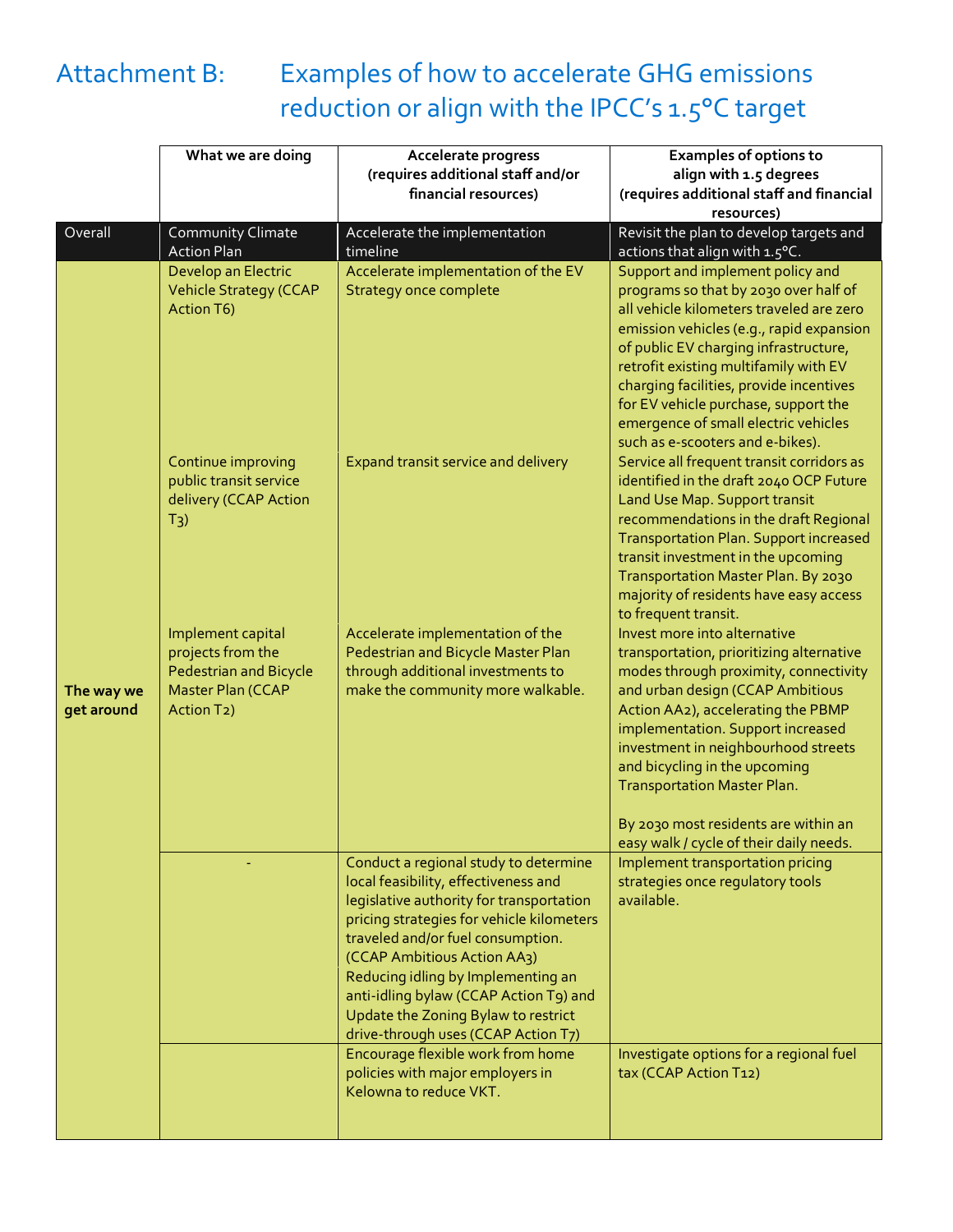|                                      | What we are doing                                                                                                                                                                                                                              | Accelerate progress<br>(requires additional staff and/or<br>financial resources)                                                                                                                                                                                                                                                                                      | <b>Examples of options to</b><br>align with 1.5 degrees<br>(requires additional staff and financial                                                                                                                                                                                                                                                                                                                                                                                                              |
|--------------------------------------|------------------------------------------------------------------------------------------------------------------------------------------------------------------------------------------------------------------------------------------------|-----------------------------------------------------------------------------------------------------------------------------------------------------------------------------------------------------------------------------------------------------------------------------------------------------------------------------------------------------------------------|------------------------------------------------------------------------------------------------------------------------------------------------------------------------------------------------------------------------------------------------------------------------------------------------------------------------------------------------------------------------------------------------------------------------------------------------------------------------------------------------------------------|
|                                      |                                                                                                                                                                                                                                                |                                                                                                                                                                                                                                                                                                                                                                       | resources)                                                                                                                                                                                                                                                                                                                                                                                                                                                                                                       |
|                                      |                                                                                                                                                                                                                                                | Enhance Kelowna's TDM program<br>(CCAP Action T8) by promoting shared<br>and new mobility options to maximize<br>availability of these modes to residents<br>and visitors.                                                                                                                                                                                            |                                                                                                                                                                                                                                                                                                                                                                                                                                                                                                                  |
|                                      | Implemented Step 1<br>$\bullet$<br>of Energy Step Code<br>for Part 9 buildings<br>(and advance to<br>Step 3 in 2021)<br>(CCAP Action B5)<br>Developing<br>$\bullet$<br>implementation<br>strategy for Part 3<br>buildings. (CCAP<br>Action B9) | Investigate adopting upper steps (i.e.,<br>Steps 4 and 5 for part 9 buildings; Steps<br>3 or 4 for Part 3 buildings) once the<br>Province makes it available and develop<br>an implementation timeline (CCAP<br>Action B10)                                                                                                                                           | Require the highest steps of Energy<br>$\bullet$<br>Step Code for Part 9 and Part 3<br>buildings so that the thousands of<br>buildings constructed between<br>now and 2032 (when the Province<br>fully implements the Energy Step<br>Code) incorporate efficiency<br>measures which will have lasting<br>impacts to building performance.<br>(CCAP Ambitious Action AA3).<br>Use the Energy Step Code<br>$\bullet$<br>framework to incentive low carbon<br>energy systems and/or low GHG<br>intensity            |
| The energy<br>we use in<br>buildings | Developing a<br><b>Community Energy</b><br><b>Retrofit Strategy (CCAP</b><br>Action B4)                                                                                                                                                        | Investigate financing models and<br>$\bullet$<br>provide municipal incentives to<br>support city-wide deep energy<br>retrofits to target 1 per cent of the<br>existing building stock with a<br>minimum 30 per cent improvement<br>in energy efficiency (CCAP Action<br><b>B10</b> )<br>Encourage home energy labelling<br>$\bullet$<br>at the time of lease or sale. | Lobby Province so that by 2030 all<br>$\bullet$<br>new and replacement heating and<br>hot water systems are zero<br>emission.<br>Aim to have 10 per cent of the<br>$\bullet$<br>existing building stock retrofitted<br>annually, achieving at least a 30 per<br>cent improvement in energy<br>efficiency<br>Provide more generous financial<br>$\bullet$<br>incentives for energy efficient<br>and/or low GHG emission<br>technology (e.g., electric air-source<br>heat pumps, deep energy retrofit<br>packages) |
|                                      |                                                                                                                                                                                                                                                | Encourage major commercial and<br>industrial businesses to report on their<br><b>GHG</b> emissions.                                                                                                                                                                                                                                                                   |                                                                                                                                                                                                                                                                                                                                                                                                                                                                                                                  |
| The waste<br>we create               | Implement the Solid<br><b>Waste Reduction Plan</b><br>(CCAP Action W1)                                                                                                                                                                         | Incorporate new programs (such as<br>household organics diversion and<br>composting) to accelerate<br>implementation of the Solid Waste<br>Management Plan (i.e. to reduce per<br>capita disposal from 681 to 600<br>kg/capita prior to 2022)                                                                                                                         | Transition to a circular economy to<br>maximize value of resources and<br>minimize waste.                                                                                                                                                                                                                                                                                                                                                                                                                        |
|                                      |                                                                                                                                                                                                                                                | Investigate and if feasible implement a<br>digestion process to reduce biosolid<br>volume at the Wastewater Treatment<br>Facility (WWTF)                                                                                                                                                                                                                              | Implement a digestion process to<br>reduce biosolids and produce<br>renewable natural gas.                                                                                                                                                                                                                                                                                                                                                                                                                       |
| <b>Planning our</b><br>Community     | Develop 2040 OCP in<br>conjunction with TMP<br>(CCAP Action LU4)<br>Other related CCAP<br>actions include B8, LU5,<br>LUS                                                                                                                      | Accelerate implementation of the OCP<br>(once complete)                                                                                                                                                                                                                                                                                                               | Incorporate revised GHG emissions<br>reduction targets and associated<br>actions in the OCP.                                                                                                                                                                                                                                                                                                                                                                                                                     |